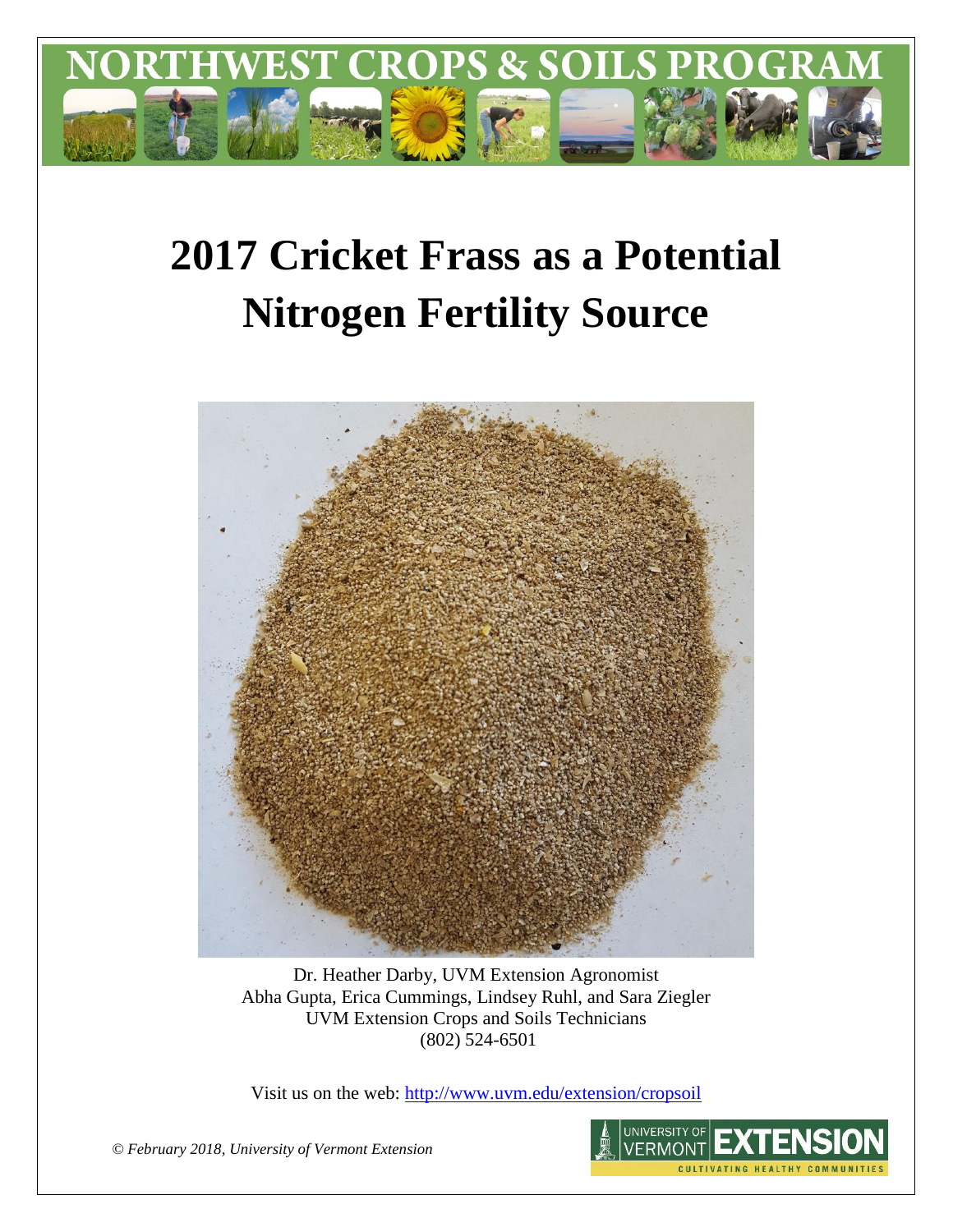#### **2017 CRICKET FRASS AS A POTENTIAL NITROGEN FERTILITY SOURCE**

Dr. Heather Darby, University of Vermont Extension heather.darby[at]uvm.edu

In the summer of 2017, the UVM Extension Northwest Crops and Soils team conducted a trial to determine the potential nitrogen (N) fertility value of cricket frass. Currently, there is an emerging trend of farming crickets to produce high protein food products such as snack bars, protein shakes and powder products. This trend of farming crickets for their high protein content is creating a surplus of cricket frass. Cricket frass is the term used for the excrement of the cricket and is a byproduct of the cricket protein industry. The organic material contains cricket feces, shed exoskeletons, and waste feed. In recent years, several companies have been producing well balanced (2-2-2) organic fertilizers composed of this byproduct. Agronomic research is needed to help farmers succeed in using cricket frass as an alternative fertilizer source. This trial tested cricket frass as an N amendment in sweet corn with two rates of application compared to a control. We evaluated sweet corn yield and soil nitrate  $(NO<sub>3</sub>)$  levels to determine impact of the cricket frass on the crop and soil.

# **MATERIALS AND METHODS**

|                           | <b>Borderview Research Farm</b>                     |  |  |  |
|---------------------------|-----------------------------------------------------|--|--|--|
| Location                  | Alburgh, VT                                         |  |  |  |
|                           | Benson rocky silt loam, over shaley limestone, 8 to |  |  |  |
| Soil type                 | 15 percent slopes                                   |  |  |  |
| <b>Previous crop</b>      | Dry beans                                           |  |  |  |
| Plot size (ft)            | 10'x10'                                             |  |  |  |
|                           |                                                     |  |  |  |
| <b>Planting date</b>      | $26$ -Jun                                           |  |  |  |
|                           |                                                     |  |  |  |
| <b>Row spacing</b>        | 30"                                                 |  |  |  |
| <b>Planting equipment</b> | John Deere 1750                                     |  |  |  |
| <b>Harvest date</b>       | $21-Sep$                                            |  |  |  |

|  | Table 1. Agronomic information for cricket frass on sweet corn trial 2017, Alburgh, VT. |  |  |  |
|--|-----------------------------------------------------------------------------------------|--|--|--|
|  |                                                                                         |  |  |  |

The trial was conducted at Borderview Research Farm in Alburgh, Vermont (Table 1) to evaluate the impact of cricket frass application rate on sweet corn yield. The experimental design was three treatments with two replicates. Cricket frass was applied at two different rates (125 lbs and 150 lbs of N per acre) and tested against a non-fertilized control (Table 3) on 20-Jun. Cricket frass was sourced from Flourish Farms in Williston, Vermont. A sample of cricket frass was submitted to UVM's Agricultural & Environmental Testing Laboratory to determine nutrient content (Table 2). Sweet corn (var 'Bodacious') was planted on 26-Jun. Soil samples were collected to a depth of 12 inches on 30-Jun, 14-Jul, 3-Aug, 27- Aug, and 21-Sep and were analyzed for soil nitrate-N content by the University of Vermont Extension soil analysis lab. Sweet corn was hand harvested and yield determined on 21-Sep.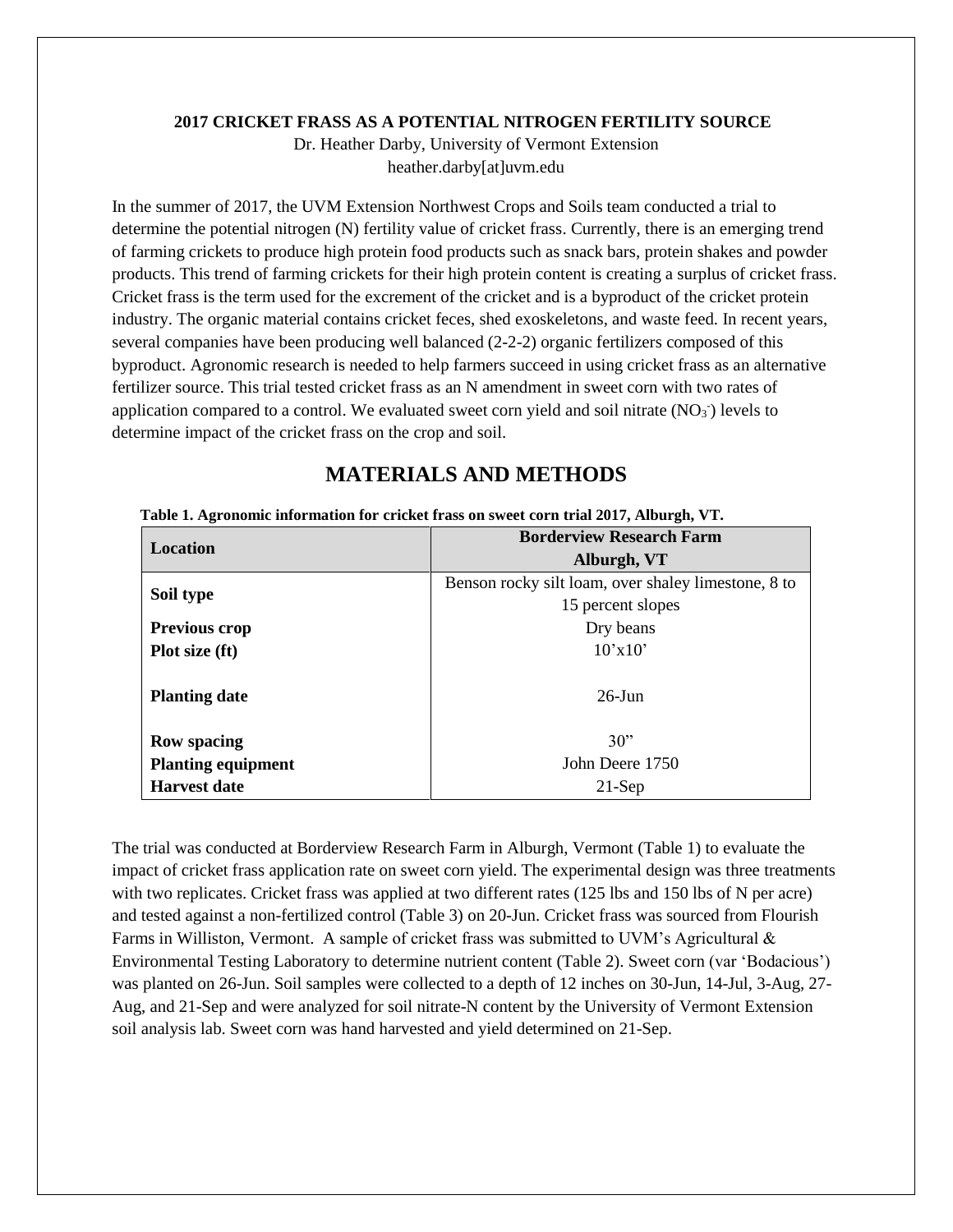| Component                                      | $\text{lbs ton}^{-1}$ |
|------------------------------------------------|-----------------------|
| Total nitrogen                                 | 97.1                  |
| Ammonium nitrogen (included in total nitrogen) | 4.3                   |
| Organic nitrogen (included in total nitrogen)  | 92.8                  |
| Phosphorus $(P_2O_5)$                          | 60.8                  |
| Potassium $(K_2O)$                             | 28.2                  |
| Calcium                                        | 51.6                  |
| Magnesium                                      | 6.6                   |
| Sodium                                         | 7.2                   |
| Copper                                         | 0.04                  |
| Zinc                                           | 0.38                  |
| Iron                                           | 1.28                  |
| Manganese                                      | 0.22                  |
| Boron                                          | < 0.01                |

#### **Table 2. Cricket frass nutrient content**

**Table 3. Cricket frass application rates evaluated in the cricket frass fertilizer trial 2017, Alburgh, VT.**

| Rate    | <b>Total</b>                               | <b>Cricket frass</b> |  |  |
|---------|--------------------------------------------|----------------------|--|--|
|         | $\text{lbs} \, \text{N} \, \text{ac}^{-1}$ | tons $ac^{-1}$       |  |  |
| 125     | 125                                        | 1.28                 |  |  |
| 150     | 150                                        | 1.55                 |  |  |
| Control |                                            |                      |  |  |

Variations in yield and quality can occur because of variations in genetics, soil, weather, and other growing conditions. Statistical analysis makes it possible to determine whether a difference among treatments is real or whether it might have occurred due to other variations in the field. At the bottom of each table a LSD value is presented for each variable (i.e. yield). Least Significant Differences (LSDs) at the 0.10 level of significance are shown, except where analyzed by pairwise comparison (t-test). Where the difference between two treatments within a column is equal to or greater than the LSD value at the bottom of the column, you can be sure that for 9 out of 10 times, there is a real difference between the two treatments. Treatments that were not significantly lower in performance than the top-performing treatment in a particular column are indicated with an asterisk. In this example, hybrid C is significantly different from hybrid A but not from hybrid B. The difference between C and B is equal to 1.5, which is less than the LSD

value of 2.0. This means that these hybrids did not differ in yield. The difference between C and A is equal to 3.0, which is greater than the LSD value of 2.0. This means that the yields of these hybrids were significantly different from one another. The asterisk indicates that hybrid B was not significantly lower than the top yielding hybrid C, indicated in bold.

| <b>Treatment</b> | Yield  |
|------------------|--------|
| А                | 6.0    |
| B                | $7.5*$ |
| C                | $9.0*$ |
| LSD              | 2.0    |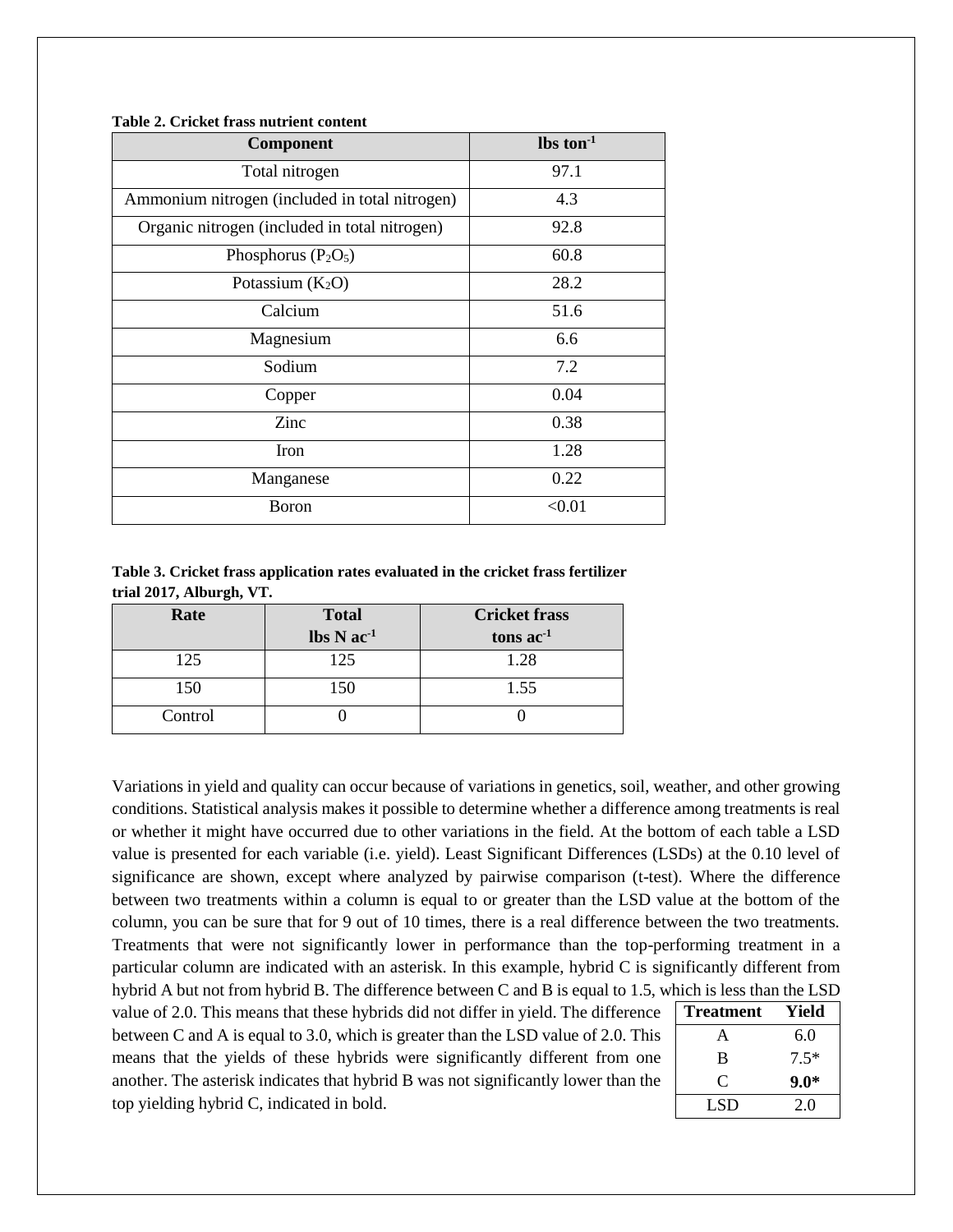## **RESULTS**

Precipitation and temperature at Borderview Research Farm were recorded daily with a Davis Instrument Vantage Pro2 weather station, equipped with a WeatherLink data logger (Table 4).

| Alburgh, VT                         | June    | <b>July</b> | <b>August</b> | <b>September</b> |
|-------------------------------------|---------|-------------|---------------|------------------|
| Average temperature $({}^{\circ}F)$ | 65.4    | 68.7        | 67.7          | 64.4             |
| Departure from normal               | $-0.39$ | $-1.90$     | $-1.07$       | 3.76             |
|                                     |         |             |               |                  |
| Precipitation (inches)              | 5.6     | 4.9         | 5.5           | 1.8              |
| Departure from normal               | 1.95    | 0.73        | 1.63          | $-1.80$          |
|                                     |         |             |               |                  |
| Growing Degree Days (base 50°F)     | 468     | 580         | 553           | 447              |
| Departure from normal               | $-7$    | $-60$       | $-28$         | 129              |

**Table 4. Seasonal weather data collected in Alburgh, VT, 2017.**

Based on weather data from a Davis Instruments Vantage Pro2 with WeatherLink data logger. Alburgh precipitation data from August-October was provided by the NOAA data for Highgate, VT. Historical averages are for 30 years of NOAA data (1981- 2010) from Burlington, VT.

The months of June, July and August were cooler and wetter than average. September was unseasonably warm and dry, averaging 3.76°F warmer and accumulating 1.80 fewer inches of precipitation than normal. Overall, there were an accumulated 2293 Growing Degree Days (GDDs) over the growing season, approximately 81 more than the historical average; however, much of this heat gain came at the end of the season.

| <b>Treatment</b>    | $30 - Jun$      | $14-Jul$        | $3 - Aug$       | $27 - Aug$      | $21-Sep$        | Yield          |
|---------------------|-----------------|-----------------|-----------------|-----------------|-----------------|----------------|
|                     | NO <sub>3</sub> | NO <sub>3</sub> | NO <sub>3</sub> | NO <sub>3</sub> | NO <sub>3</sub> |                |
|                     | ppm             | ppm             | ppm             | ppm             | Ppm             | tons $ac^{-1}$ |
| <b>Control</b>      | $15.2^*$        | 12.6            | 8.6             | 5.1             | 3.3             | 2.61           |
| 125                 | 12.5            | 17.6            | 11.5            | 4.8             | 5.1             | $3.39*$        |
| 150                 | $16.8*$         | 18.6            | 17.9            | 4.3             | 4.4             | $4.07*$        |
| LSD $(p =$<br>0.10) | 3.91            | <b>NS</b>       | <b>NS</b>       | <b>NS</b>       | <b>NS</b>       | 0.937          |
| <b>Trial Mean</b>   | 14.8            | 16.3            | 12.7            | 4.7             | 4.3             | 3.35           |

**Table 5. Soil nitrate levels and sweet corn yield by frass application rate, Alburgh, VT, 2017.** 

\*Treatments marked with an asterisk did not perform statistically similar than the top performing treatment (p=0.10) shown in **bold.**

 $NS$  – There was no statistical difference between treatments in a particular column (p=0.10).

Sweet corn yields ranged from 2.61 tons  $ac^{-1}$  to 4.07 tons  $ac^{-1}$ . The control, which received no cricket frass fertilizer, had significantly lower yield than the two cricket frass application treatments (Table 5). Cricket frass improved corn yields.

Soil nitrate-N differed among treatments at the first sampling period (Table 5). The first soil nitrate-N sampling period was 10 days following the amendment of the cricket frass. Hence, it was likely that that organic-N fraction of cricket frass had not started to fully mineralize. The subsequent sampling periods